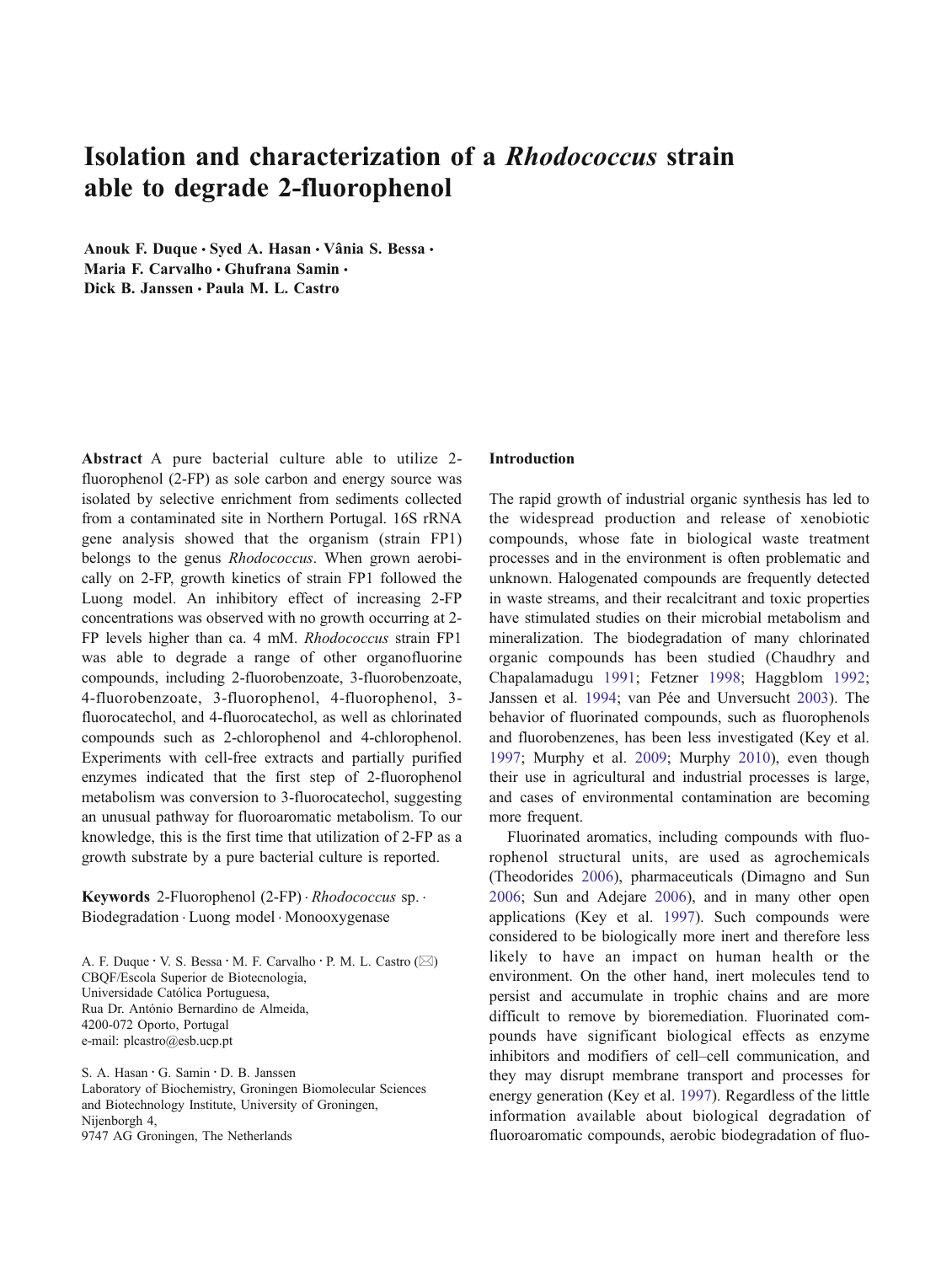robenzoic acids (Engesser and Schulte [1989;](#page-8-0) Harper and Blakley [1971](#page-8-0); Oltmanns et al. [1989](#page-8-0); Schlömann et al. [1990\)](#page-8-0), fluorobenzene (Carvalho et al. [2002,](#page-7-0) [2005\)](#page-7-0), and 4 fluorophenol (Ferreira et al. [2008\)](#page-8-0) by cultures using these compounds as the sole source of carbon and energy has been investigated.

Only a few studies related to biodegradation of 2 fluorophenol (2-FP) can be found in the literature. Aerobic biotransformation of 2-FP by several Rhodococcus strains (Bondar et al. [1999](#page-7-0); Finkelstein et al. [2000](#page-8-0)), acclimated activated sludge (Chaojie et al. [2007](#page-7-0)), Gloeophyllum striatum (Kramer et al. [2004](#page-8-0)) and Penicillium strains (Hofrichter et al. [1994](#page-8-0); Marr et al. [1996\)](#page-8-0), has been reported. In all cases, 2-FP was degraded by cometabolism in the presence of other carbon sources. Recently, a strain of Pseudonocardia benzenivorans, originally isolated from an enrichment with tetrachlorobenzene (Kampfer and Kroppenstedt [2004](#page-8-0)), was reported to grow on 4-FP as the sole carbon source and to convert 2-FP and 3-fluorophenol (3-FP) when added to a resting cells suspension (Kim et al. [2010\)](#page-8-0). However, no growth of P. benzenivorans on 2-FP was found. Studies on the anaerobic transformation of 2-FP and 3-FP by methanogenic cultures and by a 2-chlorophenoldegrading anaerobic consortium have also appeared (Londry and Fedorak [1993;](#page-8-0) Sharak Genthner et al. [1989](#page-8-0); [1990](#page-8-0)). To our knowledge, growth of a pure bacterial culture on 2- FP has not been yet reported. This work describes the enrichment, isolation, and characterization of a strain able to degrade 2-FP and use it as sole carbon and energy source.

## Materials and methods

Enrichment and isolation of a 2-FP-degrading bacteria

Soil and rhizosphere samples collected from a contaminated site in Northern Portugal, which has received the discharge of chemical industry effluents for more than 50 years (fine chemistry, agrochemicals), were combined as the initial inocula for the 2-FP enrichments. This soil (approximately 5 g) was used to inoculate 250-ml flasks containing 50 ml of sterile mineral salts medium (MM) (Caldeira et al. [1999\)](#page-7-0) and 2-FP supplied as the sole carbon and energy source at a concentration of 0.44 mM. Cultures were incubated in an orbital shaker (100 rpm) at 25 °C. Half of the suspension was removed and replaced with fresh medium at 6- to 7-day intervals. Growth was monitored by measuring the optical density (OD) at 450 nm and liberation of fluoride was monitored using an ion-selective electrode. Bacterial strains in the degrading culture were purified by repetitive streaking onto nutrient agar (NA) medium (Lab M). These pure cultures were then re-inoculated into MM containing 0.44 mM of 2-FP as the sole carbon source. To confirm the capacity to grow on 2-FP, growth and fluoride releases were again monitored. One strain, designated FP1, able to degrade 2-FP as a sole carbon and energy source was isolated. Strain FP1 was deposited at BCCM/LMG Bacteria Collection, Gent, Belgium (accession number LMG 26251), and at DSMZ German Collection of Microorganisms and Cell Cultures (Braunschweig, Germany) (accession number DSM 45581).

#### Classification of the 2-fluorophenol-degrading strain

Strain FP1 was classified by 16S rRNA gene sequencing as follows. Pure bacterial colonies were suspended in 300 μl of a 0.85% sodium chloride solution and incubated for 15 min at 95 °C. The suspension was then kept on ice for 7 min and vortexed. Subsequently, the sample was centrifuged at 14,000 rpm for 5 min and the supernatant was stored at −20 °C. Then, 16S rRNA gene DNA was amplified with polymerase chain reaction (PCR) using the universal primers set 27f-1492r (Lane [1991](#page-8-0)) in a reaction mixture of 25 μl containing 1x PCR buffer (Promega), 2.5 mM  $MgCl<sub>2</sub>$ , 2.5% dimethylsulfoxide, 200 μM of each dNTP, 25 pmol of each primer, 1.25 U Taq polymerase (Promega, US), and 50–100 ng of DNA. The PCR conditions were as described by Rainey et al. ([1996\)](#page-8-0). The reactions were carried out in a Bio-Rad iCycler thermal cycler (Bio-Rad Laboratories, Richmond, CA, USA). PCR products were purified using GE purification kit, according to the instructions of the manufacturer. Cloning of the amplicons into pGEM T-Easy vector (Promega) and sequencing was done using an Applied Biosystems type 3730xI automatic sequencer under BigDyeTM terminator cycling conditions by Macrogen Inc. (Seoul, Republic of Korea) with universal bacterial 16S rRNA primers (f27, f518, r800, and r1492 (Lane [1991](#page-8-0))). To determine the phylogenetic affiliation, similarity searches were done using the BLAST program (Altschul et al. [1997\)](#page-7-0). Phylogenetic analysis was performed to accurately determine the taxonomic position of strain FP1. For that, 16S rRNA gene sequences were aligned using the Clustal-X program (Thompson et al. [1997\)](#page-9-0) and trees were constructed with PAUP\* version 4.0b10 (Swofford [2003](#page-8-0)) using the neighbor-joining method (Kimura two-parameter distanceoptimized criteria). The resulting sequence was submitted to GenBank (accession number HM210775).

# Growth kinetics

Strain FP1 was examined for its capacity to grow in batch culture using 1-l flasks filled with 250 ml of MM and 2-FP concentrations varying between 0 and 4 mM. Each flask was inoculated with a preculture of strain FP1 to an initial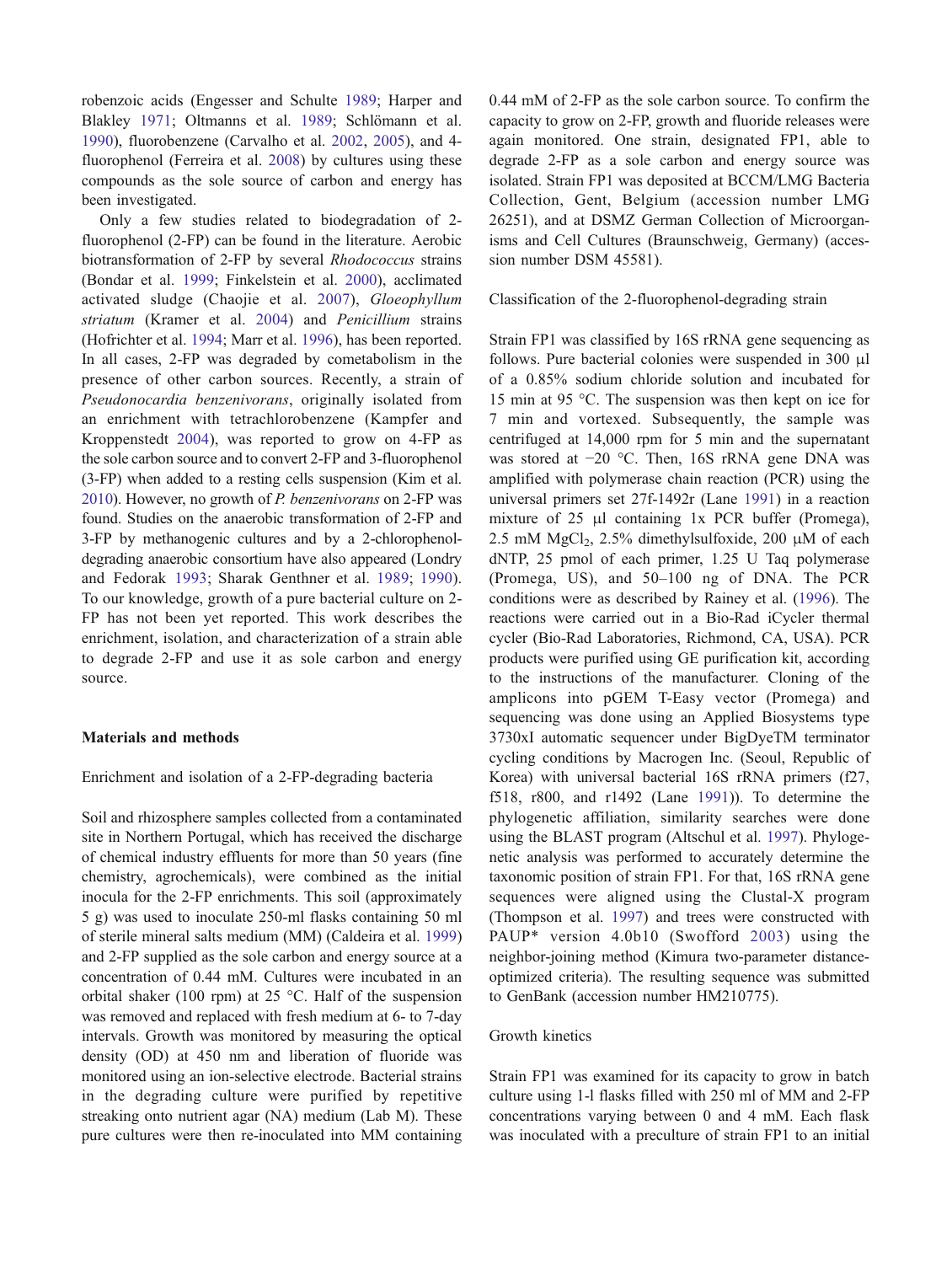optical density at 600 nm  $(OD_{600})$  of about 0.05, measured on a Helios Gamma spectrophotometer (Unicam Instruments, UK). The cultures were incubated on an orbital shaker at 150 rpm and 25 °C. Samples were taken periodically for fluoride, 2-FP, and optical density measurements. The experiments were run in triplicate and for each 2-FP concentration and average growth rates were determined. Growth rate data were fitted with nonlinear regression using SPSS statistics 17.0 (SPSS Inc., Chicago, IL, USA). Model parameters were estimated and precision was assessed by confidence intervals at 95%.

# Metabolic versatility

The capacity of strain FP1 to use other halogenated/ aromatic compounds was determined using batch cultures. The experiments were carried out with 30 ml of MM supplemented with a carbon source at a final concentration of 0.5 mM and were run in duplicate. Appropriate volumes of a preculture of strain FP1 were used to obtain an initial OD<sub>600</sub> of 0.06. The flasks were incubated at 25  $\degree$ C on an orbital shaker at 150 rpm. Samples were taken during 10 days for measuring  $OD_{600}$  and halide release.

For oxygen uptake measurements, cells were grown on MM medium with a carbon source of choice and harvested by centrifugation at  $6,000 \text{ g}$  for 5 min at 4 °C. The oxygen uptake measurements were performed as described by Ferreira et al. ([2008\)](#page-8-0).

# Preparation of cell-free extract

Cells of strain FP1 were grown in MMY medium (Ferreira et al. [2008](#page-8-0)) supplemented with 2-FP or succinate and harvested at mid-log phase by centrifugation  $(6,000 \times g, 4 \degree C)$ for 30 min). The cells were washed twice with TEMG buffer (50 mM Tris– $SO_4$ , pH 7.0) containing 1 mM EDTA, 1 mM β-mercaptoethanol, and 5% glycerol and resuspended in the same buffer. Protease inhibitor cocktail (Mini Complete (Roche Applied Science), one tablet per 10-ml suspension) was added prior to sonication. The cells were broken using a Vibra-Cell sonicator (Sonics and Materials INC Danbury, CT, USA) with cooling on ice. To remove unbroken cells and debris, the lysate was centrifuged at  $40,000 \times g$  for 60 min. The cell-free extract thus obtained was either stored at −80 °C or used immediately for enzyme assays. Protein concentrations were determined using the Bradford method.

# Isolation of 2-fluorophenol monooxygenase

Cell-free extract (24 ml, 353 mg protein) of 2-FP-grown cells of strain FP1 was loaded on a DEAE-Sepharose column (50 ml; Pharmacia, Uppsala, Sweden) preequilibrated with TEMG buffer  $(50 \text{ mM Tris-SO}_4, 5\%$ glycerol, 1 mM β-mercaptoethanol, and 0.5 mM EDTA, pH 7.0). After washing the column with two column volumes of buffer, elution was carried out with a linear gradient of  $0\%$  to  $100\%$  of 0.5 M (NH<sub>4</sub>)<sub>2</sub>SO<sub>4</sub> in the same buffer. Fractions were collected, concentrated using 10-kDa Millipore filters (Amicon, USA), and tested for oxygenase activities. Fractions containing 2-fluorophenol monooxygenase were desalted and loaded separately onto a gel filtration column (Superdex 200, 24 ml bed volume). Proteins were eluted with a buffer (pH 7.0) containing 100 mM NaCl, 1 mM EDTA, and 1 mM βmercaptoethanol at a flow rate of 0.2 ml/min. Fractions were assayed for activity. To check the purity, concentrated fractions were run on 12% sodium dodecyl sulfate (SDS) polyacrylamide gel and stained with Coomassie Brilliant Blue R-250.

#### Enzyme assays

Monooxygenase activity was measured in 50 mM Tris–Cl buffer (pH 7.5) in reaction mixtures containing 1 mM ascorbate, 5 μM FAD, 3 μg of flavin reductase (FpdB, purified as described by Ferreira et al. ([2009\)](#page-8-0)), 180 U ml<sup>-1</sup> catalase (from bovine liver, Fluka), 1.2 mM NADH, and 600 μM of 2-FP. Incubations were carried out at 25 °C. Time course conversions were carried out in 2.0 ml and were started by the addition of NADH. Samples of 200 μl were taken with time intervals of 10–25 min and quenched by addition of an equal volume of HPLC eluent (described above). Supernatants of vortexed and centrifuged samples were analyzed with HPLC. One unit of PMO activity is defined as the amount of enzyme that converts 1 μmol of substrate per minute under the conditions described.

#### Analytical methods

For fluoride and chloride analysis, biomass was removed from culture samples by centrifugation. The concentration of fluoride ions in supernatants was measured with an ionselective combination electrode (model CH-8902, Mettler-Toledo GmbH, Urdorf, Switzerland), which was calibrated with NaF (0.01 to 5 mM) in mineral salts medium. The ionic strength of the standards and of the samples was adjusted with a buffer solution, named total ionic strength adjustment solution (TISAB). The composition of the TISAB solution was NaCl  $(1 \text{ M})$ , CH<sub>3</sub>COOH  $(0.25 \text{ M})$ , NaCH<sub>3</sub>COO (0.75 M), and sodium citrate (0.002 M). Chloride concentrations were determined using the colorimetric method described by Iwasaki et al. [\(1956](#page-8-0)).

Fluorophenol and fluorocatechols (3-FC) were analyzed by HPLC on an Alltima HP C18 reversed-phase column ( $100 \times 2.1$  mm, 3-μm particle size) which was used in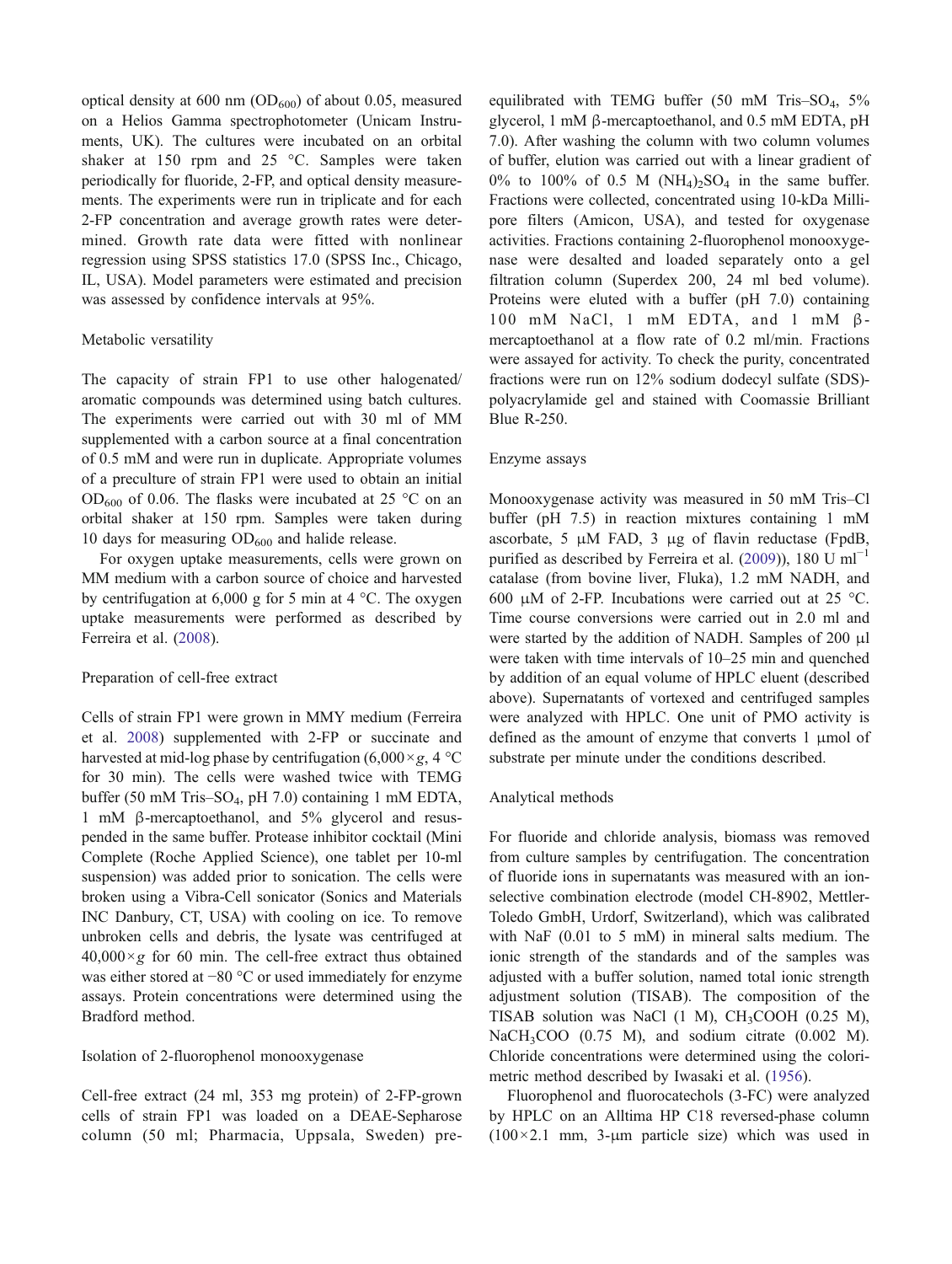connection with Jasco PU-980 pumps, a Jasco MD-910 diode array detector and a Jasco UV-2075 detector. Samples of 10 μl were injected and compounds were isocratically eluted at a flow rate of 0.2 ml  $min^{-1}$ . The mobile phase was 70/30 (v/v) acetic acid/methanol containing 0.02 M ammonium acetate adjusted to pH 4.5 with glacial acetic acid. Spectra of eluted peaks were recorded between 200 and 600 nm, and the identity was established by comparison of spectra and retention times to commercial standards. Retention times were: 2-fluorophenol, 5.14 min; catechol, 3.06 min; 3 fluorocatechol, 3.48 min; 4-fluorocatechol, 3.90 min.

# Reagents

All chemicals used were of the highest purity grade available (Sigma-Aldrich Chemie, Steinheim, Germany; Merck, Darmstadt, Germany). 3-FC was from Sigma-Aldrich and 4-FC was obtained from TCI Europe.

# Results

Isolation and characterization of a bacterial strain capable to degrade 2-FP

A pure bacterial culture (strain FP1) capable of aerobic growth on 2-FP was isolated after 4 months of selective enrichment. Strain FP1 was able to use the compound as the sole carbon and energy source in liquid culture. Biodegradation was detected by growth, substrate disappearance, and fluoride release. No degradation occurred in non-inoculated controls and no growth occurred in medium without the carbon source. When streaked on NA plates, small white colonies were formed which under a light microscope appeared as gram-positive, rod-shaped cells.

Inspection of 16S rRNA gene trees clearly demonstrated that strain FP1 is a member of the genus Rhodococcus, forming a cluster with Rhodococcus opacus, Rhodococcus koreensis, and Rhodococcus wratislaviensis (Fig. [1](#page-4-0)). Furthermore, this cluster includes the strains Rhodococcus sp. TCH4 (acc. no. AB183439; sequence similarity 99% over 1,423 bases) and Rhodococcus sp. TCH14 (acc. no. AB183440; sequence similarity 99% over 1,423 bases), which were both isolated from trichloroethylenecontaminated soil and are able to degrade ortho-xylene (Taki et al. [2007](#page-8-0)).

# Degradation of 2-FP by strain FP1

Rhodococcus sp. strain FP1 completely degraded 1.15 mM of 2-FP in MM in 110 h. A typical growth curve is shown in Fig. [2.](#page-5-0) A decrease in 2-FP concentration with stoichiometric release of fluoride was observed and complete defluorination of the target compound by strain FP1 was achieved. A simultaneous increase of the biomass concentration was observed. After 2-FP was depleted, further increase in optical density at 450 nm up to 0.15 in 70 h was observed, suggesting transient accumulation of an intermediate. One of the intermediates that were found was 3-FC (Fig. [2](#page-5-0)) as identified by HPLC, although its level of accumulation varied between different cultures.

# Growth kinetics

The effect of the 2-FP concentration on the growth rate of strain FP1 was measured in batch cultures at different initial 2- FP concentrations (Fig. [3\)](#page-5-0). An inhibitory effect with increasing 2-FP concentrations was observed at concentrations higher than 0.6 mM. Several known kinetic models, i.e., Edwards ([1970](#page-7-0)), Haldane–Andrews (Andrews [1968\)](#page-7-0), Monod [\(1949\)](#page-8-0), and Luong ([1987](#page-8-0)), were tested to describe the degradation behavior of strain FP1. Among them, the Luong model (Eq. 1) resulted in the best fit  $(R^2=0.970)$  and was consequently chosen to describe the growth rate pattern of strain FP1.

$$
\mu = \frac{\mu_{\text{max}} S}{K_s + S} \left[ 1 - \frac{S}{S_m} \right]^n \tag{1}
$$

The application of the Luong model to fit growth rate data from 0 to 4 mM of 2-FP concentration resulted in the following kinetic parameters: maximum growth rate  $(\mu_{\text{max}})$ = 0.031 h<sup>-1</sup>, substrate saturation constant  $(K_s)$ =0.067 mM, maximum substrate concentration above which growth is completely inhibited  $(S_m) = 4.1$  mM, and parameter indicative of the relation between the growth rate and the substrate concentration  $(n)=1.1$ .

## Metabolic versatility

The capacity of strain FP1 to use different organic compounds for growth was tested in batch cultures. Various substrates were added to MM and the cultures were inoculated with FP1 cells pre-grown on 2-FP. From the aromatic compounds tested, strain FP1 grew very well with 2-fluorobenzoate and 2 chlorophenol. Both 3-fluorocatechol (3-FC) and 4 fluorocatechol, which were considered possible intermediates in 2-FP degradation, also supported growth when added as the carbon source, although the medium became brown after a few days, suggesting partial oxidation of the substrate and formation of polymeric products. The bacterium also showed some degradation activity towards 3-fluorobenzoate, 4 fluorobenzoate, 3-FP, 4-FP, and 4-chlorophenol. The other fluorinated compounds tested, fluorobenzene and trifluoroacetic acid, were not used as growth substrates by strain FP1 during 10 days.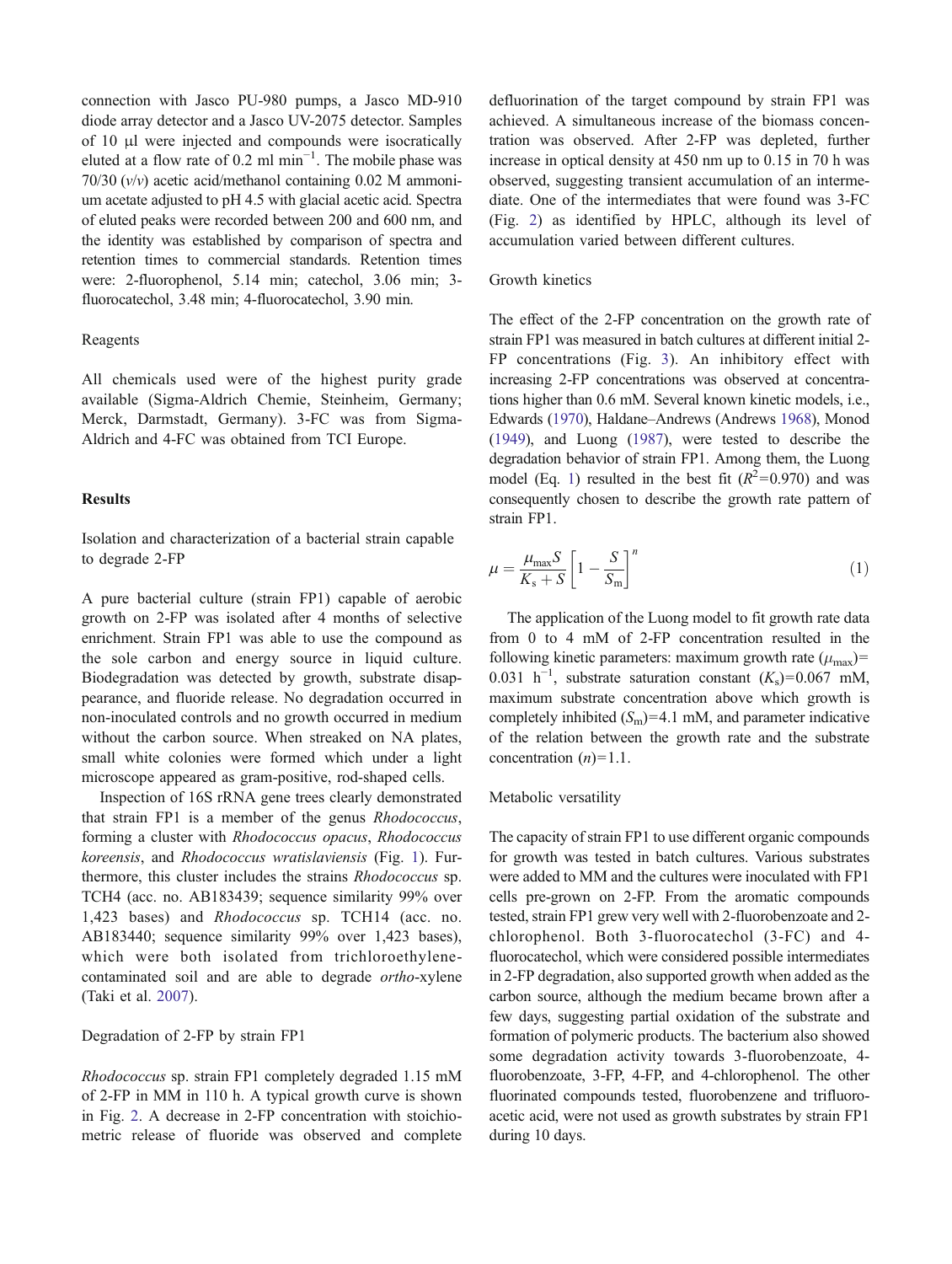<span id="page-4-0"></span>Fig. 1 Phylogenetic tree constructed with 16S rRNA gene sequences from strain FP1 and sequences retrieved from GenBank database. Closest relatives were included as well as sequences from type strains of a wide range of Actinobacteria. Bacillus subtilis and Staphylococcus aureus type strains were used as outgroup. GenBank accession numbers are given for reference sequences. Bootstrap values (expressed as percentages of 1,000 replicates)  $\geq$  50% are shown at branch points



Oxidation of aromatic compounds by whole cells

To determine if enzymes for fluoroaromatic metabolism are inducible in strain FP1, oxygen uptake measurements were done. Cells of strain FP1 grown on 2-FP, 2-FP+glucose, glucose, or succinate were collected and washed and oxygen uptake was determined with 2-FP and some potential 2-FP degradation products (Table [1\)](#page-5-0). Cells grown on 2-FP or 2-FP+ glucose oxidized 2-FP much faster than cells grown on glucose or succinate, indicating that the enzymes for 2-FP metabolism are induced during growth on 2-FP. Catechol and pyrogallol were also oxidized faster by cells exposed to 2-FP during growth than by cells cultivated on succinate or glucose, with pyrogallol being oxidized slower than 2-FP. The oxygen uptake rates with 3-FC were somewhat lower than with the other aromatic compounds tested but much higher with cells grown with 2-FP than in non-induced cells, suggesting that oxidative metabolism of 3-FC is inducible by 2-FP in FP1 cells (Table [1](#page-5-0)).

Identification and isolation of a monooxygenase involved in 2-FP conversion

Bacterial conversion of several chlorophenols and 4 fluorophenol can proceed by two-component monooxygenases that use NADPH as electron donor (Louie et al. [2002;](#page-8-0) Nordin et al. [2005](#page-8-0); Ferreira et al. [2008,](#page-8-0) [2009](#page-8-0)). The reduced nicotinamide cofactor is used by the reductase component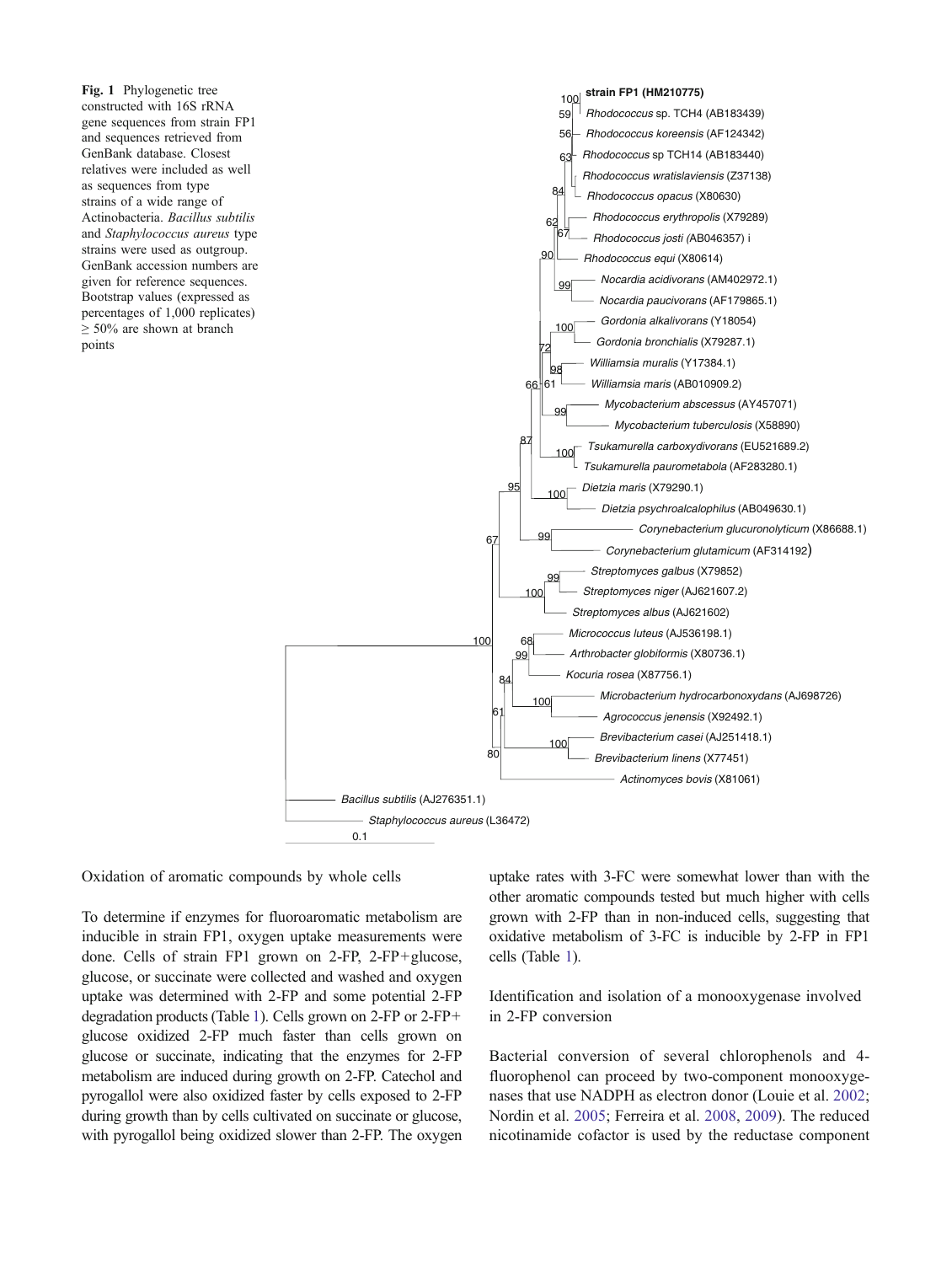<span id="page-5-0"></span>

Fig. 2 Growth of strain FP1 in batch culture on 1.14 mM of 2 fluorophenol. Growth was followed over time and 2-FP and 3-FC were quantified by HPLC. Fluoride was measured with an electrode. Filled square, 2-FP concentration; filled diamond, 3-FC concentration; filled circle, optical density at 450 nm; filled triangle, fluoride concentration

to reduce FAD to FADH<sub>2</sub>, which serves as the electron donor for the monooxygenase component. To investigate the possible role of such a monooxygenase in the conversion of 2-FP, we performed experiments with cell-free extracts prepared from cells grown on 2-FP, with addition of purified FAD reductase (FpdB) from the 4-fluorophenol-degrading bacterium Arthrobacter sp. strain IF1 (Ferreira et al. [2009\)](#page-8-0). Conversion was followed by HPLC analysis, which showed formation of 3-FC from 2-FP. There was no indication of formation of 4-FC or fluoride release.

To verify the presence of a 2-FP hydroxylating monooxygenase (2FP-MO) that produces 3-FC in cell-free extract of cells grown with 2-FP, the enzyme was isolated using a DEAE-Sepharose anion exchange column and a Superdex 200 gel filtration column as described under "Materials and methods". This yielded a purified protein with specific activity, 9.5 U/mg (Fig. 4; Table [2\)](#page-6-0). The flavin reductase was strictly needed for monooxygenase activity. The monooxygenase was highly induced in cells grown with 2-FP and its molecular weight was estimated at 61 kDa by SDS-PAGE, which is close to the hydroxylase component of other two-component monooxygenases in-



Fig. 3 Growth kinetics of strain FP1 on 2-FP. The solid line represents Luong equation plotted with  $\mu_{\text{max}}$ =0.031 h<sup>-1</sup>, K<sub>s</sub>= 0.067 mM,  $S_m$ =4.080 mM, and  $n=1.120$ . Values are means $\pm$ standard error of the mean

Table 1 Oxygen uptake by *Rhodococcus* sp. strain FP1 induced with different carbon sources and inoculated with selected substrates

| Assay substrate | Oxygen uptake by whole cells grown with<br>different carbon sources (nmol $\text{min}^{-1} \text{ mg}^{-1}$ cells) |                 |         |           |  |  |
|-----------------|--------------------------------------------------------------------------------------------------------------------|-----------------|---------|-----------|--|--|
|                 | $2-FP$                                                                                                             | $2$ -FP+glucose | Glucose | Succinate |  |  |
| $2-FP$          | 15.3                                                                                                               | 5.38            | 1.93    | 0.56      |  |  |
| $3-FC$          | 4.90                                                                                                               | ND              | 0.68    | 1.06      |  |  |
| Catechol        | 54.6                                                                                                               | 71.1            | 2.46    | 0.78      |  |  |
| Pyrogallol      | 7.33                                                                                                               | 6.87            | 2.32    | 0.91      |  |  |

ND not determined

volved in halophenol metabolism (Gisi and Xun [2003;](#page-8-0) Ferreira et al. [2009\)](#page-8-0).

Purified 2FP-MO from fractions of the Superdex 200 chromatography column stoichiometrically transformed 2- FP into 3-FC with no release of fluoride (Fig. [5\)](#page-6-0). No 4 fluorocatechol was detected in these assays. Transformation of 2-FP with 2FP-MO was only possible when the flavin reductase was also added to the reaction mixture containing FAD, NADH, and 2-FP. This clearly indicated that the transformation of 2-FP indeed was catalyzed by a twocomponent monooxygenase system of which one component (i.e., flavin reductase) provides reduced flavin adenine dinucleotide  $(FADH<sub>2</sub>)$  to the other (i.e., 2FP-MO).

#### Discussion

In the present study, we report the isolation and properties of Rhodococcus strain FP1, a bacterial strain able to



Fig. 4 SDS-PAGE of purification steps of 2FP-MO from Rhodococcus sp. strain FP1. Lane M, marker proteins; lane 1, cell-free extract of FP1 cells grown with 2-FP; lane 2, DEAE-Sepharose fraction with the highest 2FP-MO activity; lane 3, Superdex 200 fraction of PMO. Arrow indicates the 2FP-MO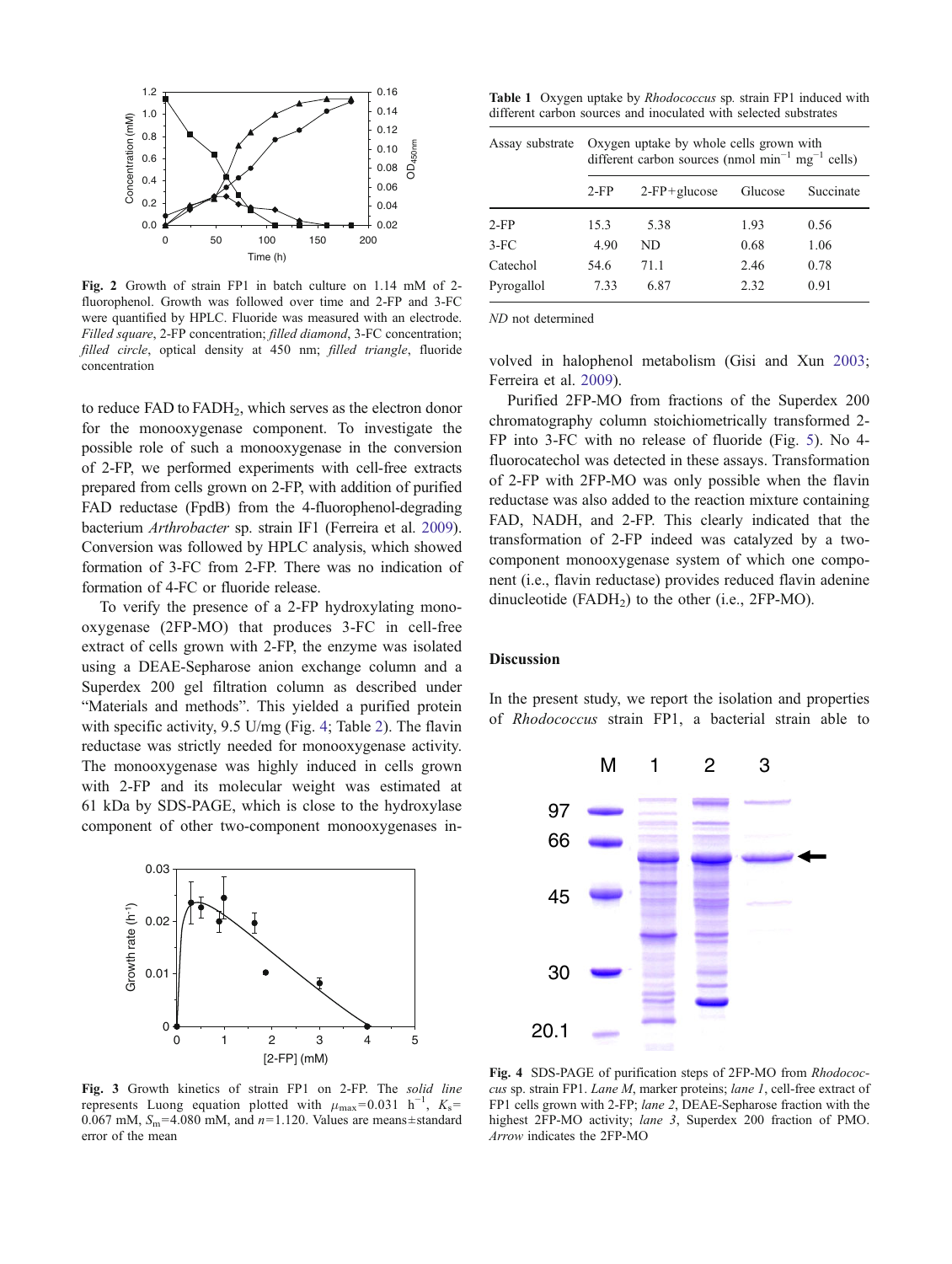<span id="page-6-0"></span>Table 2 Purification of phenol 2-monooxygenase from *Rhodococcus* sp. strain FP1 grown in 2-FP

| Step           | Total volume (ml) | Total protein (mg) | Specific activity (U mg <sup>-1</sup> ) | Yield $(\% )$ | Purification (fold) |
|----------------|-------------------|--------------------|-----------------------------------------|---------------|---------------------|
| Cell extract   | 24                | 353                | 0.54                                    | 100           |                     |
| DEAE-Sepharose |                   | 111                | 0.70                                    | 78            |                     |
| Superdex 200   |                   |                    | 9.50                                    | 74            | 17.5                |

degrade 2-FP as a sole source of carbon and energy. The genus Rhodococcus is regarded as one of the most versatile groups of bacteria for the biodegradation of xenobiotic and hydrophobic compounds (Warhurst and Fewson [1994](#page-9-0)). Rhodococcus strains are known to degrade aliphatic and aromatic hydrocarbons, halogenated compounds including chlorinated biphenyls, nitroaromatics, heterocyclic compounds, nitriles, and various herbicides (Martínková et al. [2009](#page-8-0)). The present paper extends this to fluorophenols. Rhodococcus strain FP1 grew and showed degradation activity towards other aromatic compounds, such as 2-fluorobenzoate, 3-FP, and 4-FP, and could utilize also 4-fluorocatechol and 3-fluorocatechol for growth, which were considered possible intermediates in 2-FP degradation.

The growth rate of Rhodococcus strain FP1 increased with increasing 2-FP concentrations, but above 0.6 mM 2- FP was found to become inhibitory. The kinetic behavior could be described with the Luong model, with a  $\mu_{\text{max}}$  of 0.031  $h^{-1}$ . This model was also used for describing the kinetics of bacterial growth on fluorobenzene (Carvalho et al. [2005\)](#page-7-0). The Luong parameter values for strain FP1 growing on 2-FP indicate that 2-FP is already becoming inhibitory at levels that are a little higher than  $K_s$ (0.067 mM), but that growth is completely blocked only at a much higher level (4.1 mM), suggesting that the organism can degrade 2-FP at a quite broad range of



Fig. 5 Transformation of 2-FP incubated with purified 2FP-MO of Rhodococcus sp. strain FP1. Filled square, 2-FP; filled inverted triangle, 3-FC; filled triangle, F<sup>−</sup> concentration. Both 2-FP and 3-FC were determined by HPLC. Fluoride was measured by ion chromatography

concentrations, albeit at low rates. The high value reached for  $n$  ( $>1$ ) indicates a rapid initial drop in the growth rate when the 2-FP concentration exceeds 1 mM, followed by a slow decrease to zero, suggesting a strong inhibitory effect by 2-FP (Luong [1987](#page-8-0)).

The toxicity of high levels of 2-FP could possibly be due to the formation of 3-FC, which occasionally appeared as an intermediate during growth of strain FP1 on 2-FP in batch culture. Measurements of oxygen uptake rates revealed that 3-FC caused oxygen uptake by 2-FP-induced resting cells of strain FP1, albeit at a lower rate than with 2- FP. Even though 3-FC can be oxidized and used as a growth substrate by strain FP1, a catabolic route of 2-FP via 3-FC was first considered unlikely since 3-FC is a known toxic compound. It was found to act as an inhibitor of metacleaving catechol 2,3-dioxygenases (Bartels et al. [1984\)](#page-7-0), and recently the inhibition of growth of Sphingobium fuliginis strain TIK on 4-tert-butylphenol by 3-FC was attributed to the inhibition of the meta pathway (Toyama et al. [2010\)](#page-9-0). Also, the ortho pathway may be ineffective, and the low growth rate of Acinetobacter calcoaceticus with 3- FC as compared to growth on 2-fluorobenzoate was explained by poor cleavage of 3-FC by catechol 1,2 dioxygenase (Clarke et al. [1975;](#page-7-0) Dorn and Knackmuss [1978](#page-7-0)). Toxicity of 2-FP reported for Pseudomonas sp. B13 growing on 3-fluorobenzoate was proposed to be due to the intradiol dioxygenation of 3-FC to yield 2-fluoro-cis,cismuconate, which was not further metabolized and caused growth inhibition (Schreiber et al. [1980\)](#page-8-0). In agreement with the observed toxicity of 3-FC, it was found that bacteria growing on fluorobenzoates (Engesser et al. [1990](#page-8-0)) or fluorobenzene (Carvalho et al. [2005](#page-7-0)) convert their growth substrates via 4-fluorocatechol instead of 3-fluorocatechol. On the other hand, conversion of 2-fluoromuconate to 5 fluoromuconolactone followed by dehalogenation to cisdienelactone has been found in R. opacus 1cp, which also readily converts 3-fluorocatechol to 2-fluoromuconate (Solyanikova et al. [2003](#page-8-0)). Thus, the toxicity of 3-FC may vary a lot among different organisms and is likely dependent on the specificity and activity of the enzymes of haloaromatic metabolism in a specific strain.

In view of the toxicity of 3-FC, it was unexpected that strain FP1 uses 3-fluorocatechol as a productive intermediate. One way to avoid the formation of 3-fluorocatechol would have been the replacement of the ortho fluorine by a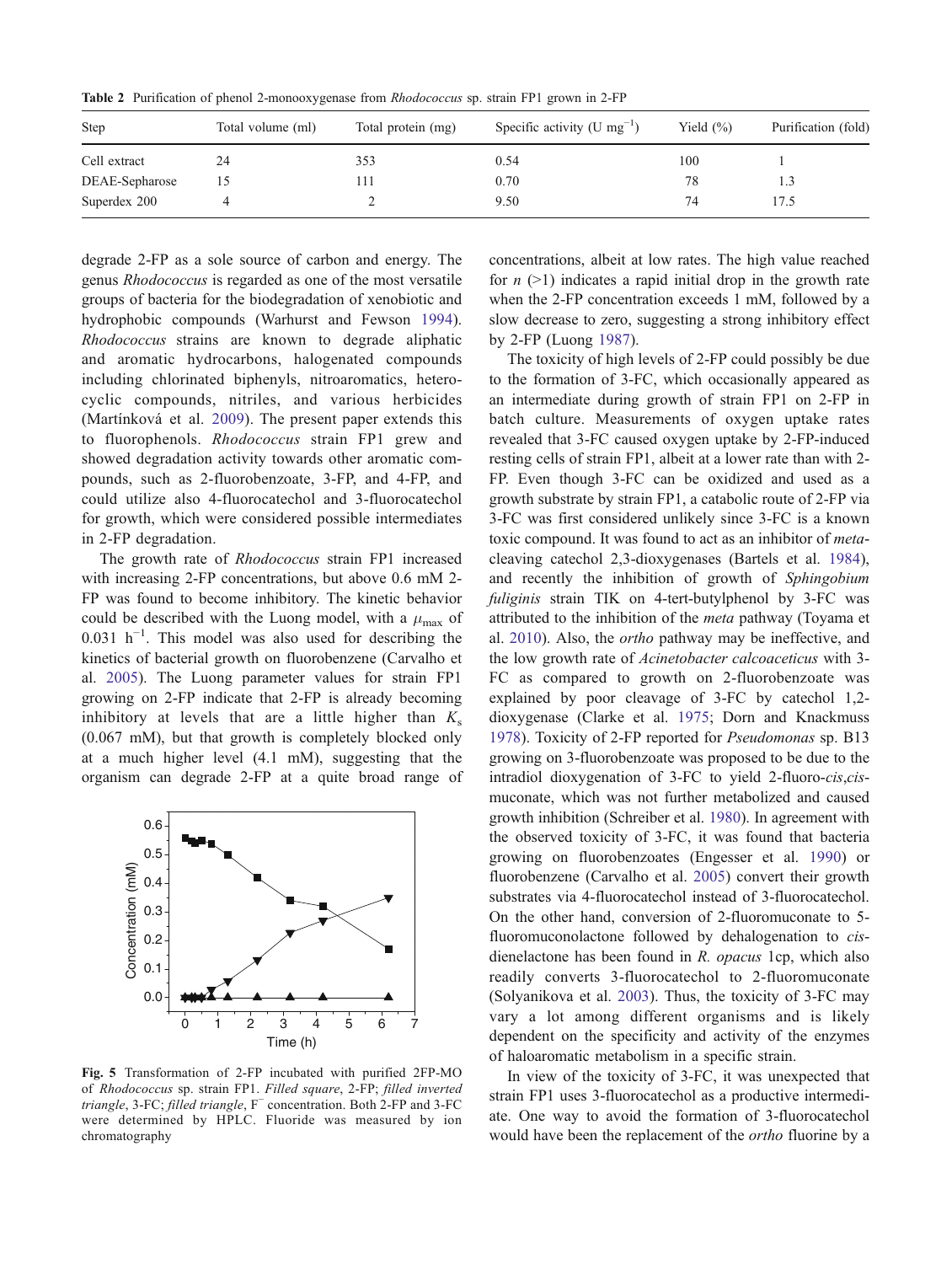<span id="page-7-0"></span>hydroxyl group, which happened in Rhodococcus strains cometabolizing 2,3-difluorophenol, probably through hydroxylation (Bondar et al. 1998, 1999). Similarly, cometabolic hydroxylation of 2-FP by bacteria and fungi at the C2 and C6 positions at a ratio of 80:20 (Bondar et al. 1999), 29:71 (Peelen et al. [1995\)](#page-8-0), 50:50 (Kramer et al. [2004\)](#page-8-0), and 9:91 (Marr et al. [1996\)](#page-8-0) yielded mixtures of catechol and 3-fluorocatechol, the former with concomitant release of fluoride. Although a similar defluorination of 2- FP was not observed with Penicillium frequentans (Hofrichter et al. [1994](#page-8-0)), these findings show that catechol formation with concomitant defluorination is mechanistically possible for 2-FP. Defluorination prior to ring cleavage also occurs during biodegradation of 4 fluorophenol (Ferreira et al. [2008](#page-8-0)). The observation that 3-FC is very toxic in other organisms of course does not rule out the possibility that strain FP1 possesses enzymes that allow its metabolism at a rate sufficient for productive metabolism when it is formed as an intermediate during 2- FP degradation.

Even though hydroxylation to 4-fluorocatechol and monohydroxylation with concomitant defluorination present alternatives to formation of 3-FC from 2-FP, our results show that 3-FC is the predominant intermediate in 2-FP metabolism. Apparently, the isolated 2-fluorophenol monooxygenase catalyzes a 6-hydroxylation of 2-FP. We propose that 3-FC is converted by ortho cleavage, yielding 2 fluoromuconolactone. Experiments to identify the enzymes responsible for further conversion are under way. The degradation of 2-chlorophenol and 3-chlorocatechol via ortho cleavage and subsequent dehalogenation is well established (Moiseeva et al. [2002\)](#page-8-0), and a similar pathway may operate in strain FP1 for fluorocatechol. The initial 6 hydroxylation appears to be catalyzed by a highly induced 2-FP monooxygenase that belongs to a class of monooxygenase systems that consist of a reductase that reduces FAD at the expense of NADH and a hydroxylase that uses free FADH<sub>2</sub> and molecular oxygen for substrate hydroxylation (Webb et al. [2010\)](#page-9-0). These enzymes are classified as class D flavoprotein monooxygenases (two-component flavin-diffusible monooxygenases) (van Berkel et al. [2006\)](#page-9-0). The observation that FP1 is able to grow on 3-FC, the fact that 3-FC stimulates oxygen uptake by resting cells, and the observed formation of 3-FC by purified 2FP-MO strongly suggest that 3-FC is the productive intermediate. We suspect that further metabolism proceeds by catechol 1,2-dioxygenase and that strain FP1 contains enzymes for the metabolism of 2-fluoromuconic acid. The observed induction shows that strain FP1 not only produces an enzymatic pathway that can convert 2-FP and 3-FC with release of fluoride but also one or more regulatory proteins that sense the presence of 2-FP and respond by increasing gene expression.

Acknowledgments A.F. Duque and M.F. Carvalho wish to acknowledge a research grant from Fundação para a Ciência e Tecnologia (FCT), Portugal (Ref. SFRH/BD/30771/2006 and SFRH/BPD/44670/2008, respectively) and Fundo Social Europeu (FSE) (Programa Operacional Potencial Humano (POPH), Quadro de Referência Estratégico Nacional (QREN)). This work was supported by FCT POCI/V.5/ A0105/2005 and PTDC/BIO/67306/2006. S.A. Hasan and G. Samin acknowledge the financial support of Higher Education Commission (HEC), Government of Pakistan. The authors are grateful to Dr. Isabel Henriques who provided support on the phylogenetic analysis and to Dr. Teresa Brandão who provided support on the application of kinetic models.

## References

- Altschul SF, Madden TL, Schäffer AA, Zhang J, Zhang Z, Miller W, Lipman DJ (1997) Gapped BLAST and PSI-BLAST: a new generation of protein database search programs. Nucleic Acids Res 25:3389–3402
- Andrews JF (1968) A mathematical model for the continuous culture of microorganisms utilizing inhibitory substrates. Biotechnol Bioeng 10:707–723
- Bartels I, Knackmuss H-J, Reineke W (1984) Suicide inactivation of catechol 2,3-dioxygenase from Pseudomonas putida mt-2 by 3 halocatechols. Appl Environ Microbiol 47:500–505
- Bondar VS, Boersma MG, Golovlev EL, Vervoort J, Van Berkel WJH, Finkelstein ZI, Solyanikova IP, Golovleva LA, Rietjens IMCM (1998) 19F NMR study on the biodegradation of fluorophenols by various Rhodococcus species. Biodegradation 9:475–486
- Bondar VS, Boersma MG, van Berkel WJH, Finkelstein ZI, Golovlev EL, Baskunov BP, Vervoort J, Golovleva LA, Rietjens IMCM (1999) Preferential oxidative dehalogenation upon conversion of 2-halophenols by Rhodococcus opacus 1G. FEMS Microbiol Lett 181:73–82
- Caldeira M, Heald SC, Carvalho MF, Vasconcelos I, Bull AT, Castro PML (1999) 4-Chlorophenol degradation by a bacterial consortium: development of a granular activated carbon biofilm reactor. Appl Microbiol Biotechnol 52:722–729
- Carvalho MF, Alves CC, Ferreira MI, De Marco P, Castro PML (2002) Isolation and initial characterization of bacterial consortia able to mineralize fluorobenzene. Appl Environ Microbiol 68:102–105
- Carvalho MF, Ferreira Jorge R, Pacheco CC, De Marco P, Castro PML (2005) Isolation and properties of a pure bacterial strain capable of fluorobenzene degradation as sole carbon and energy source. Environ Microbiol 7:294–298
- Chaojie Z, Qi Z, Ling C, Yuan Y, Hui Y (2007) Degradation of monofluorophenols by an acclimated activated sludge. Biodegradation 18:51–61
- Chaudhry GR, Chapalamadugu S (1991) Biodegradation of halogenated organic-compounds. Microbiol Rev 55:59–79
- Clarke KF, Callely AG, Livingstone A, Fewson CA (1975) Metabolism of monofluorobenzoates by Acinetobacter calcoaceticus N. C.I.B. 8250. Biochem Biophys Acta 404:169–179
- Dimagno SG, Sun H (2006) The strength of weak interactions: aromatic fluorine in drug design. Curr Top Med Chem 6:1473– 1482
- Dorn E, Knackmuss H-J (1978) Chemical structure and biodegradability of halogenated compounds. Substituent effects on 1,2 dioxygenation of catechol. Biochem J 174:85–94
- Edwards VH (1970) The influence of high substrate concentration on microbial kinetics. Biotechnol Bioeng 12:679–712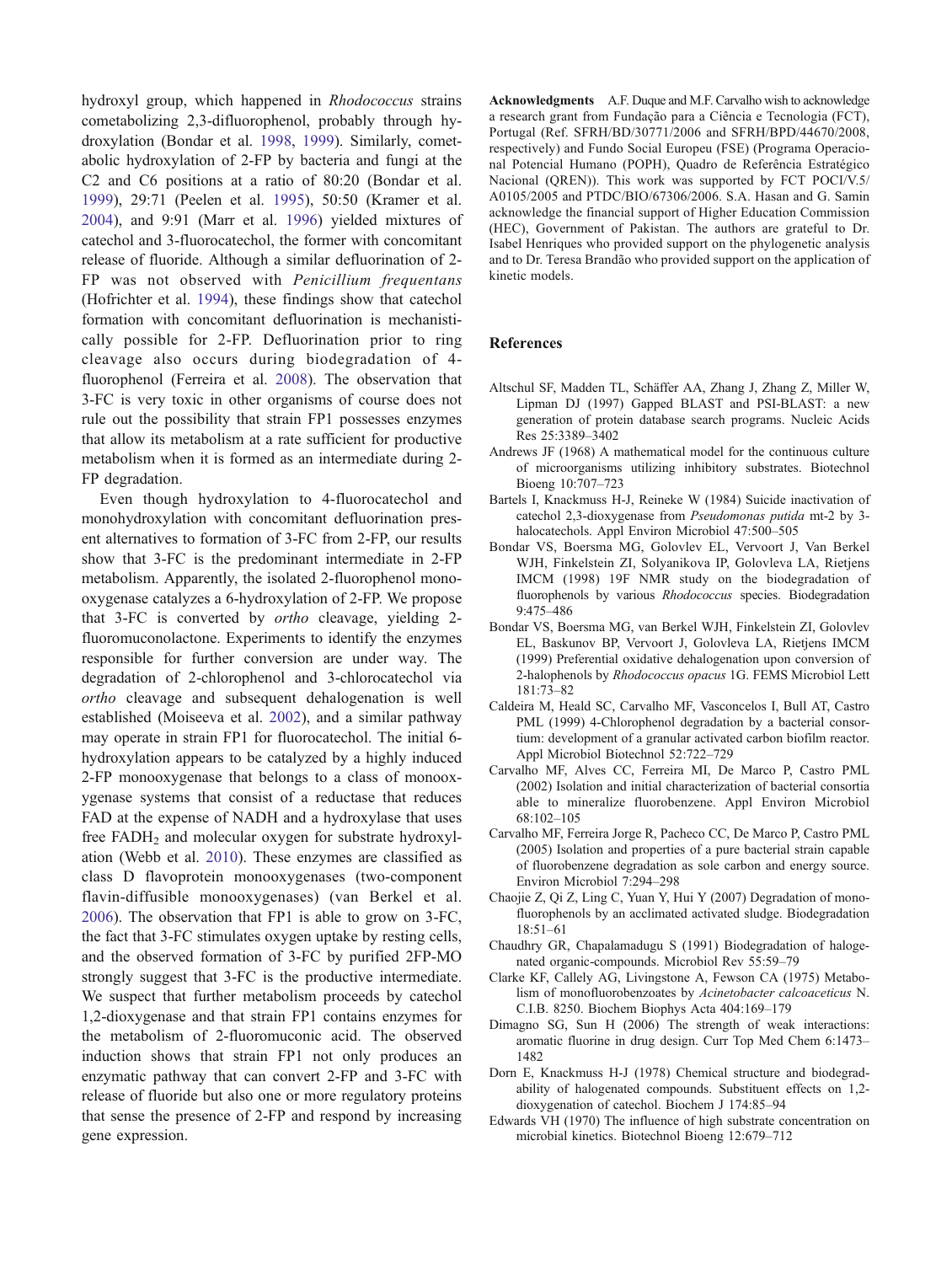- <span id="page-8-0"></span>Engesser KH, Schulte P (1989) Degradation of 2-bromo-, 2-chloro-, and 2-fluorobenzoate by Pseudomonas putida CLB 250. FEMS Microbiol Lett 51:143–147
- Engesser KH, Auling G, Busse J, Knackmuss HJ (1990) 3- Fluorobenzoate enriched bacterial strain FLB-300 degrades benzoate and all three isomeric monofluorobenzoates. Arch Microbiol 153:193–199
- Ferreira MIM, Marchesi JR, Janssen DB (2008) Degradation of 4 fluorophenol by Arthrobacter sp. strain IF1. Appl Microbiol Biotechnol 78:709–717
- Ferreira MI, Iida T, Hasan SA, Nakamura K, Fraaije MW, Janssen DB, Kudo T (2009) Analysis of two gene clusters involved in the degradation of 4-fluorophenol by Arthrobacter sp. strain IF1. Appl Environ Microbiol 75:7767–7773
- Fetzner S (1998) Bacterial dehalogenation. Appl Microbiol Biotechnol 50:633–657
- Finkelstein ZI, Baskunov BP, Boersma MG, Vervoort J, Golovlev EL, van Berkel WJH, Golovleva LA, Rietjens IMCM (2000) Identification of fluoropyrogallols as new intermediates in biotransformation of monofluorophenols on Rhodococcus opacus 1cp. Appl Environ Microbiol 66:2148–2153
- Gisi MR, Xun L (2003) Characterization of chlorophenol 4 monooxygenase (TftD) and NADH:flavin adenine dinucleotide oxidoreductase (TftC) of Burkholderia cepacia AC1100. J Bacteriol 185:2786–2792
- Haggblom MM (1992) Microbial breakdown of halogenated aromatic pesticides and related-compounds. FEMS Microbiol Rev 103:29–72
- Harper DB, Blakley ER (1971) The metabolism of p-fluorobenzoic acid by a Pseudomonas sp. Can J Microbiol 17:1015–1023
- Hofrichter M, Bublitz F, Fritsche W (1994) Unspecific degradation of halogenated phenols by the soil fungus Penicillium frequentans Bi 7/2. J Basic Microbiol 34:163–172
- Iwasaki I, Utsumi S, Hagino K, Ozawa T (1956) A new spectrophotometric method for the determination of small amounts of chloride using the mercury thiocyanate method. J Chem Soc Jpn 29:860–864
- Janssen DB, Pries F, van der Ploeg JR (1994) Genetics and biochemistry of dehalogenating enzymes. Annu Rev Microbiol 48:163–191
- Kampfer P, Kroppenstedt RM (2004) Pseudonocardia benzenivorans sp. nov. Int J Syst Evol Microbiol 54:749–751
- Key BD, Howell RD, Criddle CS (1997) Fluorinated organics in the biosphere. Environ Sci Technol 31:2445–2454
- Kim E-J, Jeon J-R, Kim Y-M, Murugesan K, Chang Y-S (2010) Mineralization and transformation of monofluorophenols by Pseudomonas benzenivorans. Appl Microbiol Biotechnol 87:1569–1577
- Kramer C, Kreisel G, Fahr K, Käßbohrer J, Schlosser D (2004) Degradation of 2-fluorophenol by the brown-rot fungus Gloeophyllum striatum: evidence for the involvement of extracellular Fenton chemistry. Appl Microbiol Biotechnol 64:387–395
- Lane DJ (1991) 16S/23S rRNA sequencing. In: Stackebrandt E, Goodfellow M (eds) Nucleic acid techniques in bacterial systematics. Wiley, New York, pp 115–175
- Londry KL, Fedorak PM (1993) Fluorophenols and 3-fluorobenzoate in phenol-degrading methanogenic cultures. Arch Microbiol 160:137–143
- Louie TM, Webster CM, Xun L (2002) Genetic and biochemical characterization of a 2,4,6-trichlorophenol degradation pathway in Ralstonia eutropha JMP134. J Bacteriol 184:3492– 3500
- Luong JHT (1987) Generalization of Monod kinetics for analysis of growth data with substrate inhibition. Biotechnol Bioeng 29:242–248
- Marr J, Kremer S, Sterner O, Anke H (1996) Transformation and mineralization of halophenols by Penicillium simplicissimum SK9117. Biodegradation 7:165–171
- Martínková L, Uhnáková B, Pátek M, Nesvera J, Kren V (2009) Biodegradation potential of the genus Rhodococcus. Environ Int 35:162–177
- Moiseeva OV, Solyanikova IP, Kaschabek SR, Gröning J, Thiel M, Golovleva LA, Schlömann M (2002) A new modified ortho cleavage pathway of 3-chlorocatechol degradation by Rhodococcus opacus 1CP: genetic and biochemical evidence. J Bacteriol 184:5282–5292
- Monod J (1949) The growth of bacterial cultures. Annu Rev Microbiol 3:371–394
- Murphy CD (2010) Biodegradation and biotransformation of organofluorine compounds. Biotechnol Lett 32:351–359
- Murphy CD, Clark BR, Amadio J (2009) Metabolism of fluoroorganic compounds in microorganisms: impacts for the environment and the production of fine chemicals. Appl Microbiol Biotechnol 84:617–629
- Nordin K, Unell M, Jansson JK (2005) Novel 4-chlorophenol degradation gene cluster and degradation route via hydroxyquinol in Arthrobacter chlorophenolicus A6. Appl Environ Microbiol 71:6538–6544
- Oltmanns RH, Muller R, Otto MK, Lingens F (1989) Evidence for a new pathway in the bacterial degradation of 4-fluorobenzoate. Appl Environ Microbiol 55:2499–2504
- Peelen S, Rietjens IMCM, Boersma MG, Vervoort J (1995) Conversion of phenol derivatives to hydroxylated products by phenol hydroxylase from Trichosporon cutaneum. A comparison of regioselectivity and rate of conversion with calculated molecular orbital substrate characteristics. Eur J Biochem 227:284–291
- Rainey FA, Ward-Rainey N, Kroppenstedt RM, Stackebrandt E (1996) The genus Nocardiopsis represents a phylogenetically coherent taxon and a distinct actinomycete lineage: proposal of Nocardiopsaceae fam. nov. Int J Syst Bacteriol 46:1088–1092
- Schlömann M, Fischer P, Schmidt E, Knackmuss HJ (1990) Enzymatic formation, stability, and spontaneous reactions of 4 fluoromuconolactone, a metabolite of the bacterial degradation of 4-fluorobenzoate. J Bacteriol 172:5119–5129
- Schreiber A, Hellwig M, Dorn E, Reineke W, Knackmuss HJ (1980) Critical reactions in fluorobenzoic acid degradation by Pseudomonas sp. B13. Appl Environ Microbiol 39:58–67
- Sharak Genthner BR, Townsend GT, Chapman PJ (1989) Anaerobic transformation of phenol to benzoate via paracarboxylation: use of fluorinated analogues to elucidate the mechanism of transformation. Biochem Biophys Res Commun 162:945–951
- Sharak Genthner BR, Townsend GT, Chapman PJ (1990) Effect of fluorinated analogues of phenol and hydroxybenzoates on the anaerobic transformation of phenol to benzoate. Biodegradation 1:65–74
- Solyanikova IP, Moiseeva OV, Boeren S, Boersma MG, Kolomytseva MP, Vervoort J, Rietjens IM, Golovleva LA, van Berkel W (2003) Conversion of 2-fluoromuconate to cis-dienelactone by purified enzymes of Rhodococcus opacus 1cp. Appl Environ Microbiol 69:5636–5642
- Sun S, Adejare A (2006) Fluorinated molecules as drugs and imaging agents in the CNS. Curr Top Med Chem 6:1457–1464
- Swofford DL (2003) PAUP\*. Phylogenetic analysis using parsimony (and other methods). Version 4.0 d10. Sinauer, Sunderland
- Taki H, Syutsubo K, Mattison RG, Harayama S (2007) Identification and characterization of o-xylene-degrading Rhodococcus spp. which were dominant species in the remediation of  $o$ -xylenecontaminated soils. Biodegradation 18:17–26